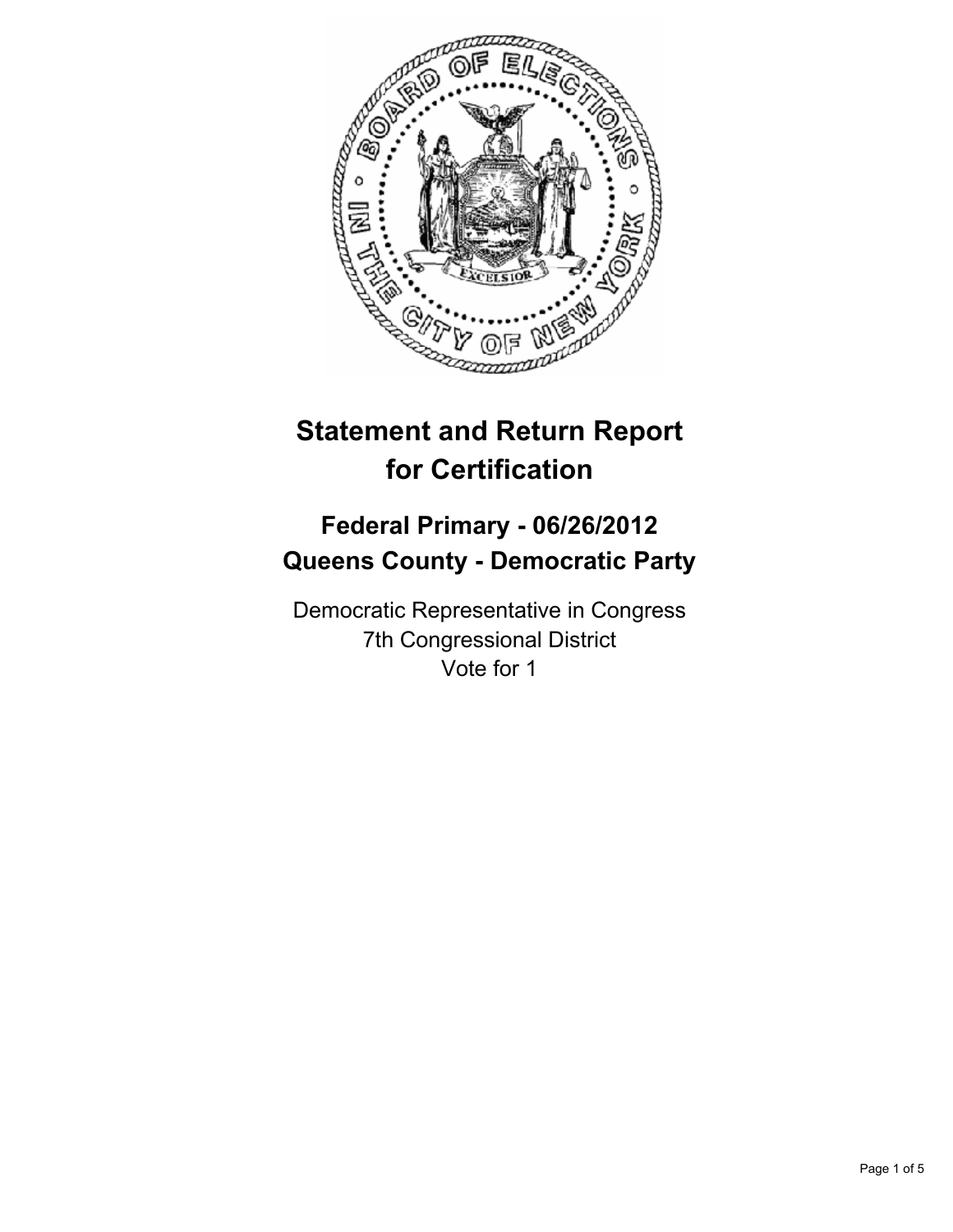

## **Assembly District 23**

| <b>PUBLIC COUNTER</b>                                    | 165            |
|----------------------------------------------------------|----------------|
| <b>EMERGENCY</b>                                         | 0              |
| ABSENTEE/MILITARY                                        | $\overline{2}$ |
| <b>FEDERAL</b>                                           | 1              |
| <b>SPECIAL PRESIDENTIAL</b>                              | 0              |
| <b>AFFIDAVIT</b>                                         | 3              |
| <b>Total Ballots</b>                                     | 171            |
| Less - Inapplicable Federal/Special Presidential Ballots | 0              |
| <b>Total Applicable Ballots</b>                          | 171            |
| DANIEL J O'CONNOR                                        | 20             |
| <b>GEORGE MARTINEZ</b>                                   | 8              |
| NYDIA M VELAZQUEZ                                        | 89             |
| <b>ERIK MARTIN DILAN</b>                                 | 50             |
| HAKEEM JEFFRIES (WRITE-IN)                               | 1              |
| <b>Total Votes</b>                                       | 168            |
| Unrecorded                                               | 3              |

#### **Assembly District 27**

| <b>PUBLIC COUNTER</b>                                    | 30       |
|----------------------------------------------------------|----------|
| <b>EMERGENCY</b>                                         | 0        |
| ABSENTEE/MILITARY                                        | 2        |
| <b>FEDERAL</b>                                           | 0        |
| SPECIAL PRESIDENTIAL                                     | 0        |
| AFFIDAVIT                                                | $\Omega$ |
| <b>Total Ballots</b>                                     | 32       |
| Less - Inapplicable Federal/Special Presidential Ballots | 0        |
| <b>Total Applicable Ballots</b>                          | 32       |
| DANIEL J O'CONNOR                                        | 5        |
| <b>GEORGE MARTINEZ</b>                                   | 0        |
| NYDIA M VELAZQUEZ                                        | 24       |
| <b>ERIK MARTIN DILAN</b>                                 | 3        |
| <b>Total Votes</b>                                       | 32       |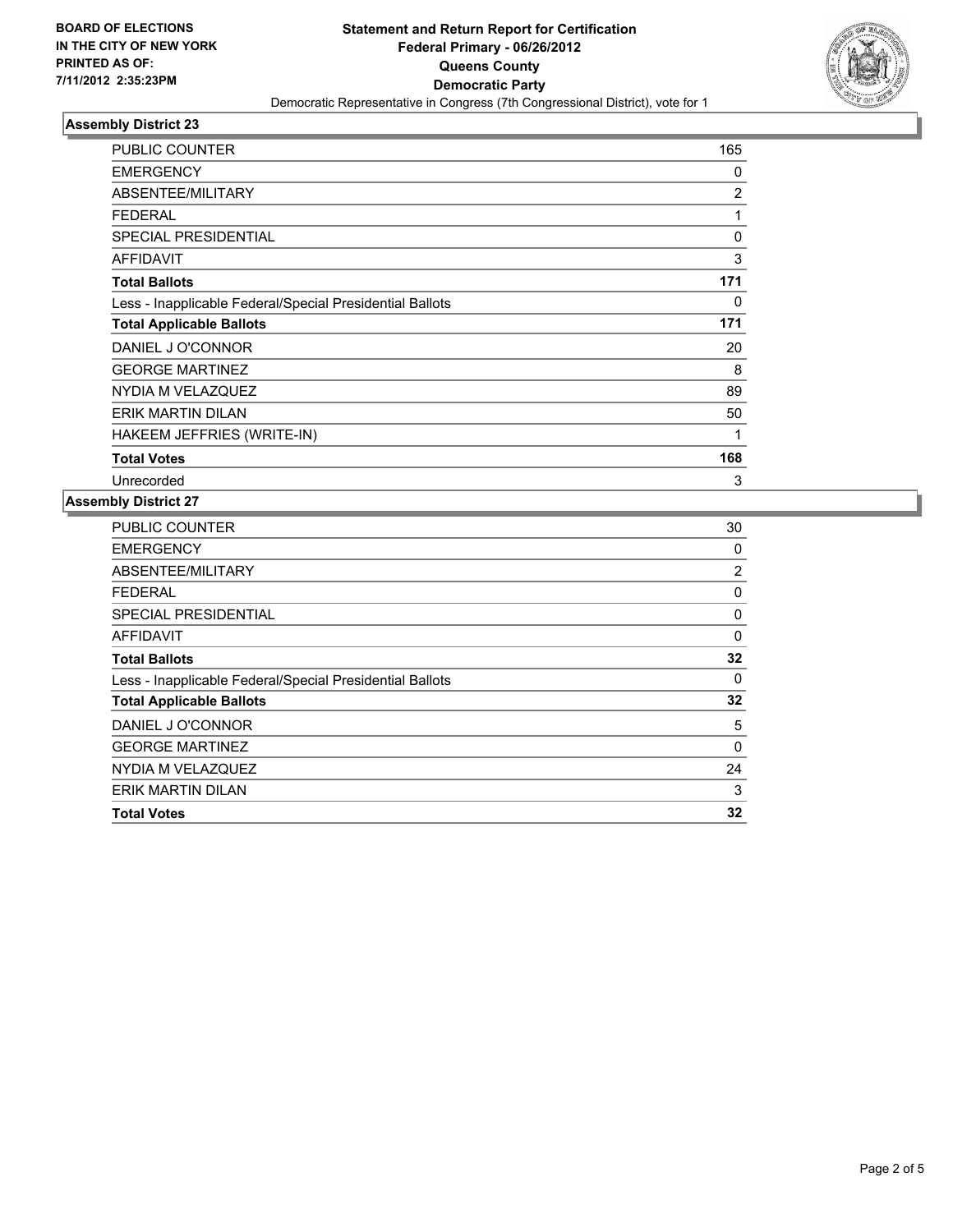

## **Assembly District 30**

| <b>PUBLIC COUNTER</b>                                    | 28 |
|----------------------------------------------------------|----|
| <b>EMERGENCY</b>                                         | 0  |
| ABSENTEE/MILITARY                                        |    |
| FEDERAL                                                  | 0  |
| SPECIAL PRESIDENTIAL                                     | 0  |
| AFFIDAVIT                                                | 0  |
| <b>Total Ballots</b>                                     | 29 |
| Less - Inapplicable Federal/Special Presidential Ballots | 0  |
| <b>Total Applicable Ballots</b>                          | 29 |
| DANIEL J O'CONNOR                                        | 3  |
| <b>GEORGE MARTINEZ</b>                                   | 1  |
| NYDIA M VELAZQUEZ                                        | 24 |
| <b>ERIK MARTIN DILAN</b>                                 | 1  |
| <b>Total Votes</b>                                       | 29 |

**Assembly District 37**

| PUBLIC COUNTER                                           | 345         |
|----------------------------------------------------------|-------------|
| <b>EMERGENCY</b>                                         | 0           |
| ABSENTEE/MILITARY                                        | 7           |
| <b>FEDERAL</b>                                           | 3           |
| <b>SPECIAL PRESIDENTIAL</b>                              | 0           |
| <b>AFFIDAVIT</b>                                         | 4           |
| <b>Total Ballots</b>                                     | 359         |
| Less - Inapplicable Federal/Special Presidential Ballots | $\Omega$    |
| <b>Total Applicable Ballots</b>                          | 359         |
| DANIEL J O'CONNOR                                        | 26          |
| <b>GEORGE MARTINEZ</b>                                   | 12          |
| NYDIA M VELAZQUEZ                                        | 235         |
| <b>ERIK MARTIN DILAN</b>                                 | 78          |
| <b>GRACE MENG (WRITE-IN)</b>                             | 2           |
| NATASHA SKVORTSOVA (WRITE-IN)                            | 1           |
| UNATTRIBUTABLE WRITE-IN (WRITE-IN)                       | $\mathbf 1$ |
| <b>Total Votes</b>                                       | 355         |
| Unrecorded                                               | 4           |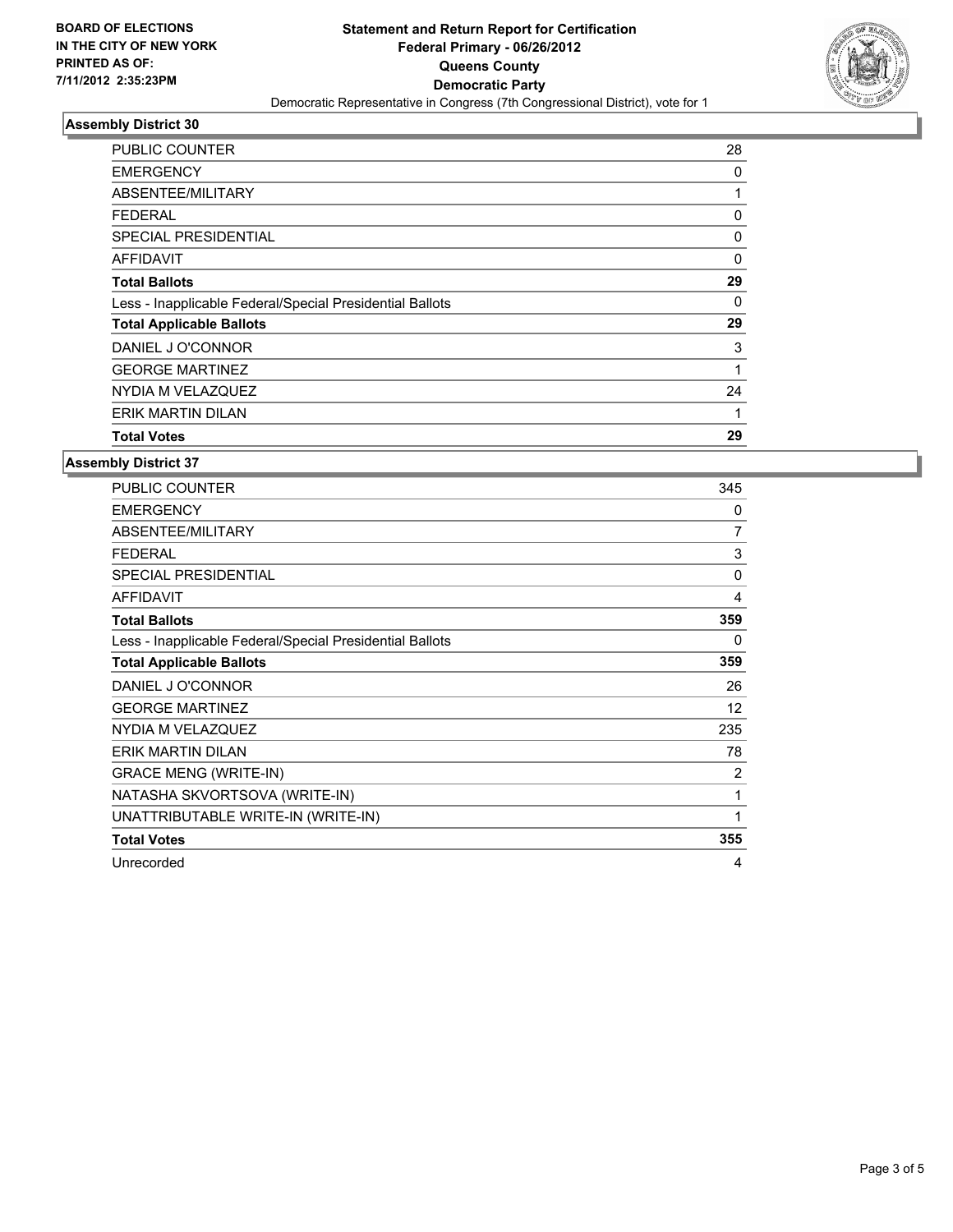

#### **Assembly District 38**

| PUBLIC COUNTER                                           | 804      |
|----------------------------------------------------------|----------|
| <b>EMERGENCY</b>                                         | 0        |
| ABSENTEE/MILITARY                                        | 22       |
| <b>FEDERAL</b>                                           | 8        |
| <b>SPECIAL PRESIDENTIAL</b>                              | $\Omega$ |
| <b>AFFIDAVIT</b>                                         | 5        |
| <b>Total Ballots</b>                                     | 839      |
| Less - Inapplicable Federal/Special Presidential Ballots | 0        |
| <b>Total Applicable Ballots</b>                          | 839      |
| DANIEL J O'CONNOR                                        | 105      |
| <b>GEORGE MARTINEZ</b>                                   | 35       |
| NYDIA M VELAZQUEZ                                        | 533      |
| <b>ERIK MARTIN DILAN</b>                                 | 154      |
| ADRIANO ESPAILLAT (WRITE-IN)                             | 1        |
| <b>GRACE MENG (WRITE-IN)</b>                             | 2        |
| <b>JOSEPH MARTHONE (WRITE-IN)</b>                        | 1        |
| <b>Total Votes</b>                                       | 831      |
| Unrecorded                                               | 8        |